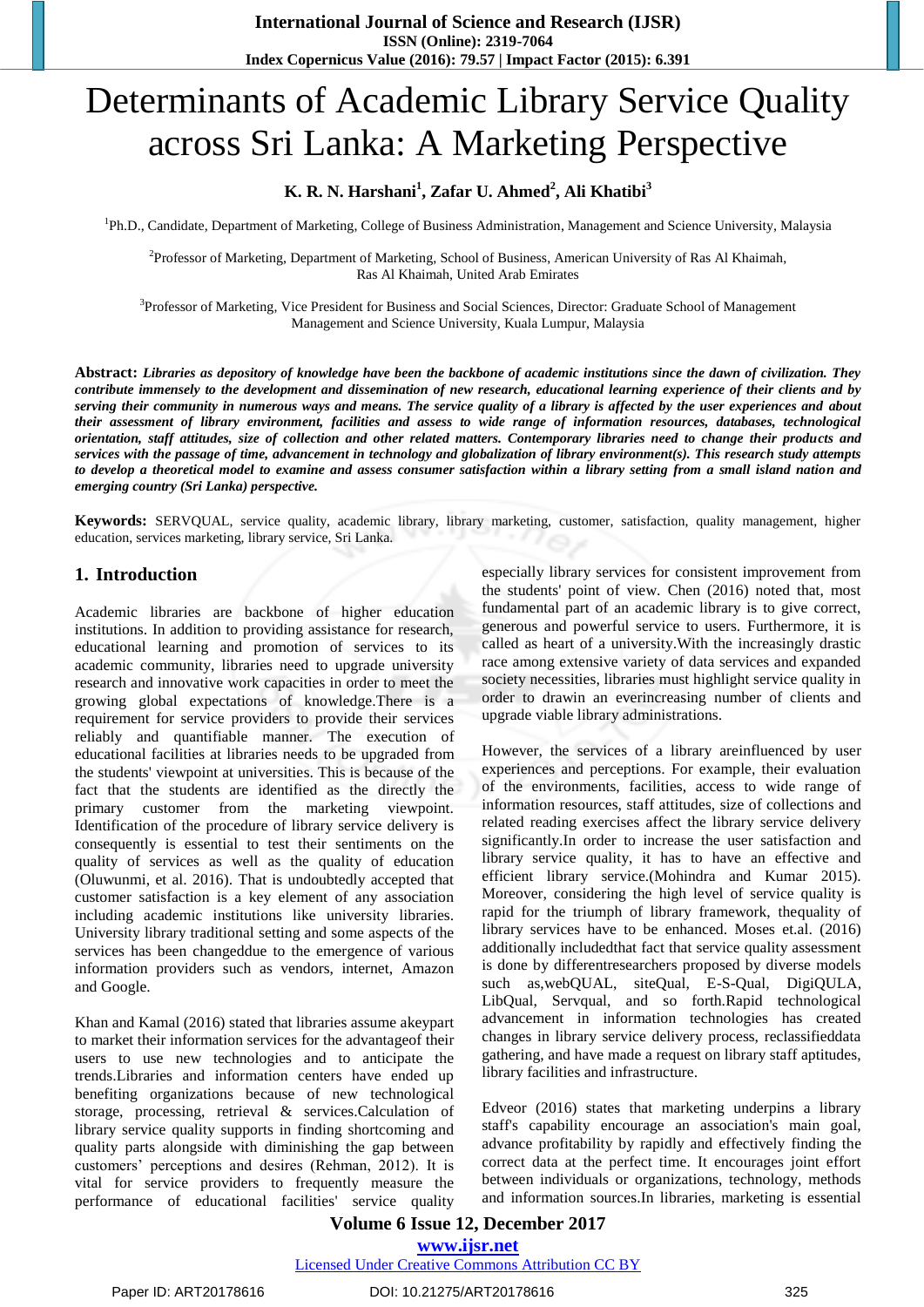### **International Journal of Science and Research (IJSR) ISSN (Online): 2319-7064 Index Copernicus Value (2016): 79.57 | Impact Factor (2015): 6.391**

for expandingcollaborations between the users and the library. This will help achievethe organizations' central goal delivering best quality information and provide knowledge to the society at large while expanding the net benefit.Libraries are developing associations where assets and labor are expanding gradually. Therefore, it needs new methodologies advanced instruments. They need to advance library administrations among the customers and also their organizational improvement (Milan and Kamal 2016).

Basically, it is expected that librarians have fulfilled the clients' aim of build up the picture of their libraries. For example, libraries must be an exemplary model in terms of permission and administrations they give. Marketing of library administrations executes every one of the exercises of library and it has expanded the goal of client's fulfillment(Jessy and Rao 2016). Marketing of libraries is fundamental for various reasons. Those could be such as offering learning aids to clients' requirement diminish boundaries to utilize the libraries and empower and illuminate the clients in the administrations when the services offered by libraries (Gupta, 2016). Today, library needs to provide high quality services so as to attract student and increase institutional improvements. Clients of the library additionally expect and acknowledge just quality items and administrations. In this setting administration quality is one of the essential targets of college library framework.The realities of the current library circumstance show that new promotional and marketing efforts are fundamental to ensure the fulfillment of users' needs and in supporting teaching, learning and research culture.An academic library operates in a rapidly evolving setting.It is supervised and managed by a librarian, who is identified as one of the key officers of a University. That is further assisted by a panel of experts, professionals and supporting staff. The mission of the academic libraries is to create a favorable environment for learning, education and research by providing an assortment of capabilities such as the preparation course books, supplementary reference and reading materials, periodicals, and recreational assets (Velnamby and Sivesan 2013).

# **2. Literature Review**

## **SERVQUAL**

Service quality evaluation first originated from business and retailing organizations. However with the social and economic changes evoked the libraries to develop its service quality. Library is a service organization and it is main objective is to make available proper documents, information and services to its customers. The staff of the library has an important role in satisfying its users.

In this global era quality measurement and evaluation presumes utmost importance in present libraries as it brings enormous advantages to library itself as well as the society.Libraries quality evaluation is important to know where they stand, the place they ought to be, what actions should take to develop it to a higher level and finally to know whether library has catered to users expectations successfully to make them satisfied with the service.

In the bright of client's discernments and cravings, custodians can improve library administrations and overhaul their administration arrangements. It was at first created by Parasuraman et al (1988).It is an evaluation of service quality of institutions. There are 22 item tool which is reflected in their perceived and desired service levels alongside 7 point likert scale. The 22 scale explanations of instrument under five attributes are presented in Figure 1.1

| Five Dimensions of service quality defined      |  |
|-------------------------------------------------|--|
| Definitions                                     |  |
| The capacity to play out the assured            |  |
| advantage constantly and precisely              |  |
| The willingness to help clients and give incite |  |
| service.                                        |  |
| The knowledge and courtesy of employees         |  |
| and their capacity to pass trust and certainty  |  |
| The caring individualized consideration given   |  |
| to customers                                    |  |
| The exterior of physical facilities, equipment, |  |
| personnel, and communication resources          |  |
|                                                 |  |

**Figure 1:** Five Dimensions of service quality defined (Source: Fitzsimmons, J. A., Fitzsimmons, M. J., &Bordoloi, S. 2006)

# **3. Service Quality In Academic Library**

LibQUAL was produced in to an instrument for library service quality assessment by the Association of Research Libraries (ARL) in the United States of America in October 1999. The areas of the device are as per the following:

- Affect of Service: It consolidates three types of the administration spaces distinguished by SERVQUAL into one. Those areas are confirmation, compassion, and unwavering quality;
- Reliability: Capability to play out the guaranteed benefit constantly and precisely;
- Access to Information: Entree is guaranteed via the arrangement of far reaching accumulations and omnipresence of get to, or the arrangement through all methods conceivable of hindrance open entrance to data when required;
- Library as Place: Capability to meet group necessities and give place to study, cooperation, or meet;
- Self-dependence: Capability that cultivate independent, data looking for conduct through direction, coaching, signage and different means (Cook, Heath and Thompson 2001).

## **Marketing Concepts in the Library Context**

Libraries are in the center of providing source of information and similar resources to its customer base. Accordingly the libraries core activity resides in the intangible services like encouraging its user to access information and they try to impact the utilization of tits users by different ways such as librarians wearing smiles on their faces will encourage customers to borrow books and to refer books.Today, a library is generally viewed as destination for information market and the library readers are identified as consumers of information. Information is an important asset for research and development of any country. Marketing is fundamental in creating the right arranging, outlining and usage of such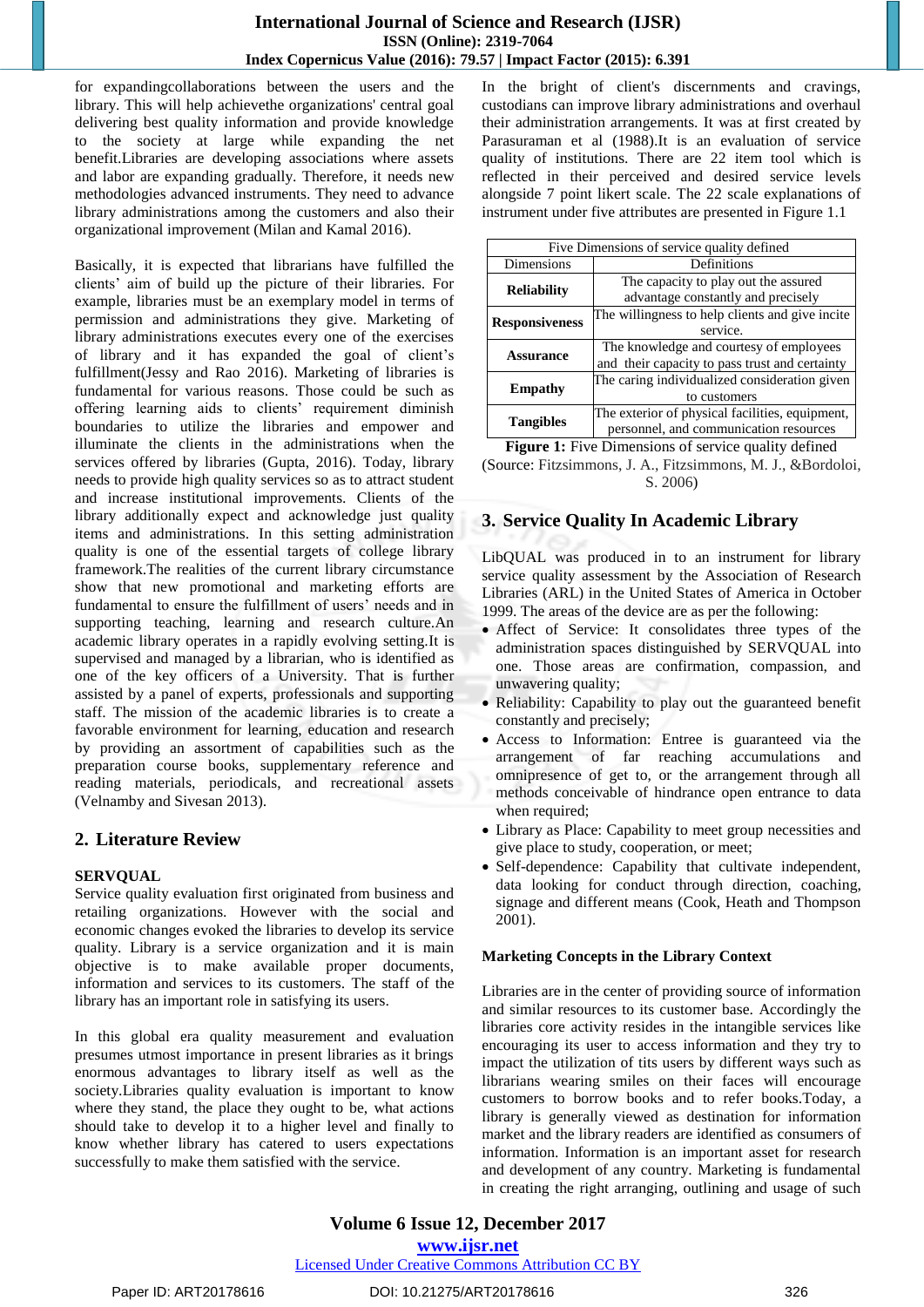kind of services and products for the enhancement and best use of information.

In this information age, the library is concerned as a destination from where the users obtain endless opportunities for new learning and sharing new knowledge. The process of providing the service has to be upgraded to match the users' expectation. The traditional definition of library has to be changed under the marketing contexts. Under the philosophy of marketing, a library needs to be responsive to its users, develop relationship with the users, should have distinction of the service delivery and should meet the expectations of the users in every aspect with respect to the services provided in a library.Marketing is an essential capacity in libraries and information centers focuses to keep themselves in steady touch with the customers, to comprehend their requirements, to create items and administrations that address these needs lastly, to develop a general channel of communication.

The decision before librarians and information centers is not whether to market their items or services since none of them can abstain marketing, in the event that they need to wind up distinctly self-supporting in the long run, yet to do it well. Henceforth the requirements for academic librarians are to market library services to users. Academic librarians have been charged with the description of record (ordering and abstracting), their substance, components and reason including the association of such report. Ordering and abstracting is a method for such description to give access to their recognizable and retrieval.

Marketing indexing and abstracting services by academic libraries will improve client's awareness on the best way to find materials in the subject area of knowledge they require and also giving summaries of the substance of reading materials in the library along these lines filling in as help for library users. Madhusudhan (2008) recorded the advantages of showcasing data by college libraries to include:

- 1) Advancement of the usage of information resources.
- 2) Generate perception of requirement and thereby produce request.
- 3) Guarantee the optimal use of information.
- 4) Increase the appearance and position of the library profession and libraries.
- 5) Challenge the problems of increasing expenses of reading materials, journals and databases.
- 6) Manage with the information exploding.
- 7) Reveal cutting control information technology systems in library services.
- 8) Balance decrease moneys.
- 9) Save libraries from devaluation.

Marketing is guarantee securing of resource for utilization. Make item accessible in a reasonable area saving the season of reader either by decentralization of informationor by digitizing the information.

#### **4. Conceptual Framework**



(Source: Authors' unique creation originated on previous literature review)

## **Volume 6 Issue 12, December 2017**

**<www.ijsr.net>**

[Licensed Under Creative Commons Attribution CC BY](http://creativecommons.org/licenses/by/4.0/)

#### Paper ID: ART20178616 DOI: 10.21275/ART20178616 327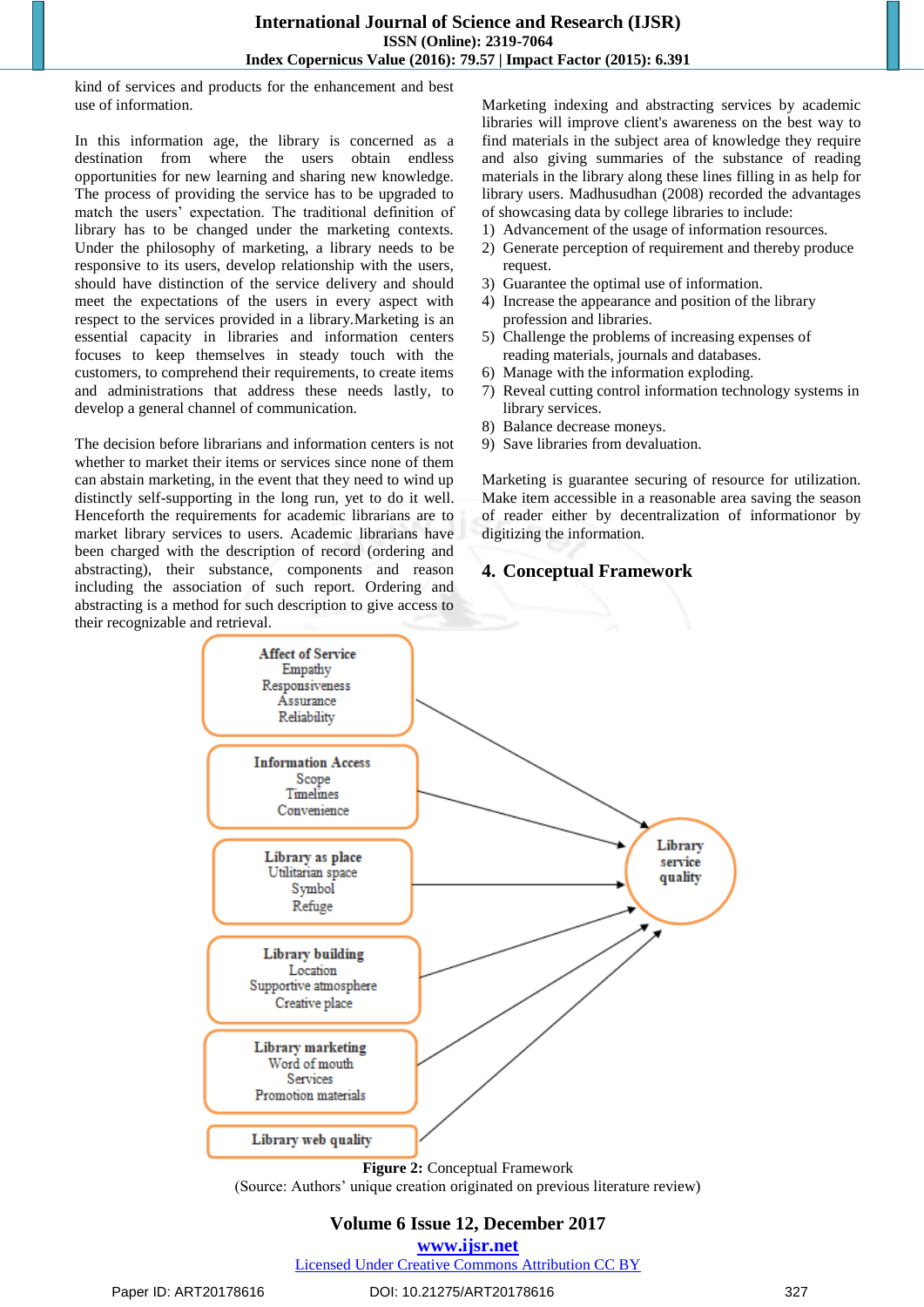#### **Figure 3: List of Hypotheses**

#### **List of Hypotheses**

- H1: The affect of service increases library service quality
- H2: The information access increases library service quality
- H3: The library as a place increases library service quality
- H4: The library building increases library service quality
- H5: The library marketing increases library service quality
- H6: The empathy increases the library service quality
- H7: The responsiveness increases the library service quality
- H8: The assurance the library service quality
- H9: The reliability the library service quality
- H10: The scope the library service quality
- H11: The timelines the library service quality
- H12: The convenience increases the library service quality
- H13: The utilization space increases the library service quality
- H14: The symbol increases the library service quality
- H15: The refuge increases the library service quality
- H16: The location increases the library service quality
- H18: The supportive atmosphere increases the library service quality
- H19: The creative place increases the library service quality
- H20: The word of mouth increases the library service quality
- H21: The services increases the library service quality
- H22: The quality increases the library service quality
- H23: The library web quality increases the library service quality

## **5. Excepted Benefits of the Research**

Discoveries of this review will bring a few advantages to decision makers, library users and furthermore to the workers in the field of academic libraries in Sri Lanka. This research will give a few commitments to basic leadership forms in academic library of comparative nature as far as Sri Lanka is concerned. Specialists in this field can utilize the model and the discoveries in their future research work. This information is critical to the librarians who are responsible of managing the exercises of their workers.

They can utilize the findings of the study in dealing with the execution of their staff. Facilitate the data from the review will be utilized to recognize the zones for program arranging identifying with administration change and aggregate administration quality in academic library, from the clients perspective. The review helps in distinguishing determinants of library user fulfillment. As specified, decision makers can utilize the information and investigation to survey the adequacy of the current administrations frame the user's perspective.

## **References**

- [1] Ali, S. Y. A., & Mohammed, I. A. (2014).Service quality provided by higher education institutions in Somalia and its impact on student satisfaction. *European Journal of Business and Management*, *6*(11), 143-48.
- [2] Chen, Y. T. (2016). Applying the DEMATEL approach to identify the focus of library service quality: a case study of a Taiwanese academic library. *The Electronic Library*, *34*(2), 315-331.
- [3] Cheney, K. (2007) Marketing law libraries: strategies and techniques in the digital age.*Legal Reference Services Quarterly,* 26(1/2), pp. 281-299.
- [4] Cook, C., & Heath, F. M. (2001). Users' perceptions of library service quality: A LibQUAL+ qualitative study. *Library Trends*, *49*(4), 548.
- [5] Dahan, S. M., Taib, M. Y., Zainudin, N. M., & Ismail, F. (2016).Surveying Users' Perception of Academic Library Services Quality: A Case Study in Universiti Malaysia Pahang (UMP) Library. *The Journal of Academic Librarianship*, *42*(1), 38-43.
- [6] Edewor, N., Okite-Amughoro, F., Osuchukwu, N. P., &Egreajena, D. E. (2016).Marketing library and information services in selected university libraries in Africa. *International Journal of Advanced Library and Information Science*, *4*, pp-291.
- [7] Fitzsimmons, J. A., Fitzsimmons, M. J., &Bordoloi, S. (2006). *Service management: Operations, strategy, and information technology*. New York: McGraw-Hill.
- [8] Gupta, D. K. (2016). Everything is Marketing: An Analysis of Functional Relationships of Marketing and Libraries. *DESIDOC Journal of Library & Information Technology*, *36*(3).
- [9] Halim, S., Wulandari, D., &Kasih, D. (2016). Digital natives: Its characteristics and challenge to the library service quality. In *Proceedings of Second International Conference on Electrical Systems, Technology and Information 2015 (ICESTI 2015)* (pp. 487-494).Springer Singapore.
- [10]Jayasundara, C., Ngulube, P., &Minishi-Majanja, M. K. (2009).A theoretical model to predict customer satisfaction in relation to service quality in selected university libraries in Sri Lanka. *South African Journal of Libraries and Information Science*, *75*(2), 179-194.
- [11]Jessy, A., &Rao, M. (2016). Marketing of resources and services with emerging technologies in modern libraries: An overview. *International Journal of Information Dissemination and Technology*, *6*(1), 15.
- [12]Johnson, K. (2016). Understanding and Embracing Service Design Principles in Creating Effective Library Spaces and Services.In *The Future of Library Space* (pp. 79-102). Emerald Group Publishing Limited.
- [13] Kettinger, W. J., & Lee, C. C. (1994). Perceived service quality and user satisfaction with the information services function. *Decision sciences*, *25*(5‐6), 737-766.
- [14]Khan. M. Milan and Kamal, Mostafa. (2016). Marketing of Library and Information Services in University Libraries: A Practical Experience. Asian Journal of Multidisciplinary Studies. Vol.4, Issue 1, January 2016, Pp.20-26.
- [15]Kotler, P. Andreasen, A. (1991). Strategic marketing fornonprofi t organizations. 4th ed. New Jersey: Prentice Hall.
- [16]Kumar, A. (2014) Marketing of information products and services in Kurukshetra University library in the discipline of social science: A study.*IOSR Journal of humanities and social science,* 1(2), 72-85.
- [17]Lovelock, C. H., Wirtz, J., Keh, H. T., & Lu, X. (2002). *Services marketing in Asia: managing people, technology, and strategy*. Singapore: Prentice Hall.
- [18]Lovelock, C. (2011). *Services Marketing, 7/e*. Pearson Education India.

# **Volume 6 Issue 12, December 2017**

**<www.ijsr.net>**

[Licensed Under Creative Commons Attribution CC BY](http://creativecommons.org/licenses/by/4.0/)